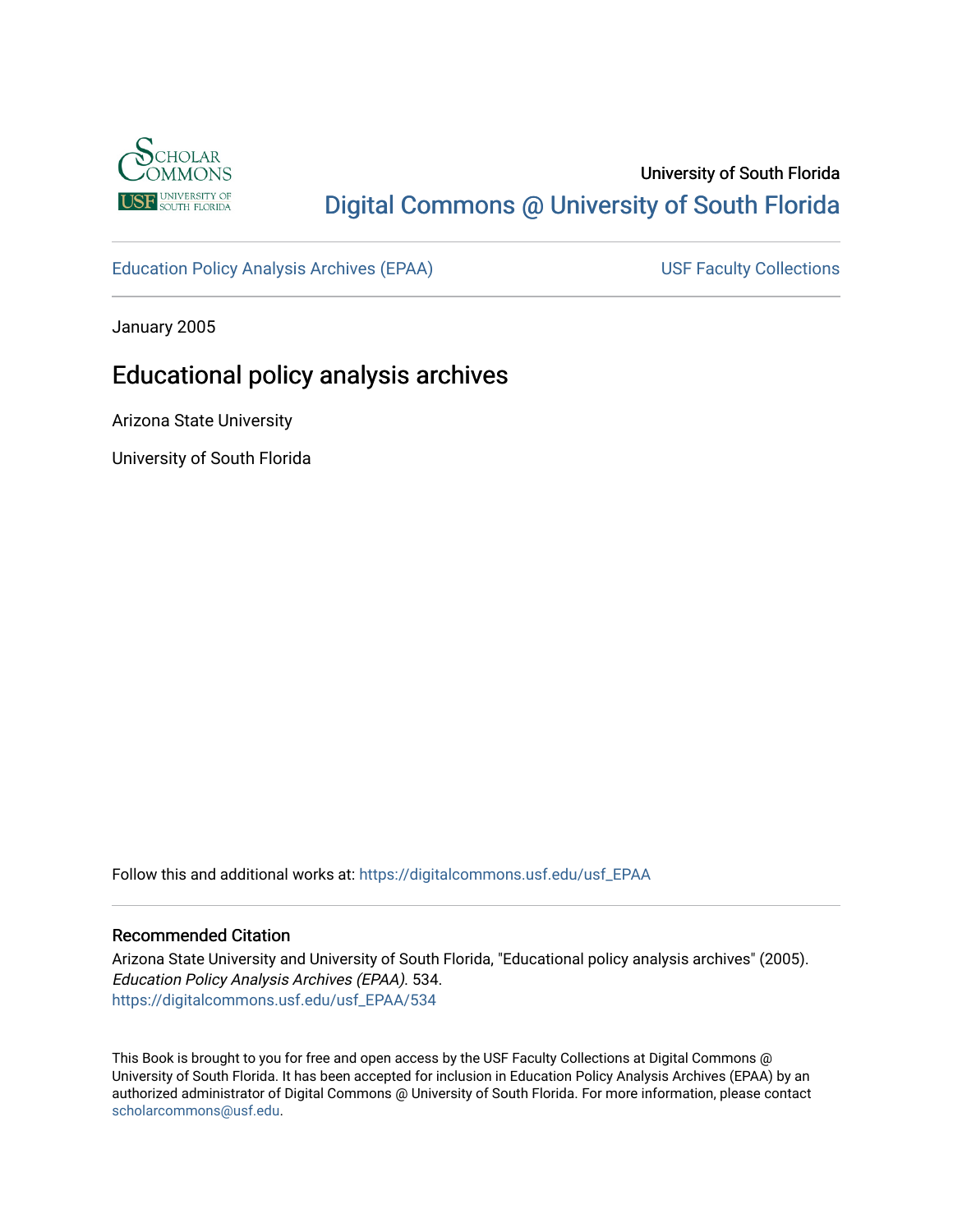# **EDUCATION POLICY ANALYSIS ARCHIVES**

**A peer-reviewed scholarly journal Editor: Sherman Dorn College of Education University of South Florida**

Copyright is retained by the first or sole author, who grants right of first publication to the **Education Policy Analysis Archives**. **EPAA** is published jointly by the Colleges of Education at Arizona State University and the University of South Florida. Articles are indexed in the Directory of Open Access Journals (www.doaj.org).

**Volume 13 Number 6 January 21, 2005 ISSN 1068-2341**

### **The Relationship of High School Graduation Exams to Graduation Rates and SAT Scores**

## **Gregory J. Marchant Sharon E. Paulson Ball State University**

Citation: Marchant, G. J. & Paulson, S. E. (2005, January 21). The relationship of high school graduation exams to graduation rates and SAT scores. *Education Policy Analysis Archives, 13*(6). Retrieved [date] from http://epaa.asu.edu/epaa/v13n6/.

#### **Abstract**

The current study examined the effect of high school graduation exams on states' graduation rates, states' aggregated SAT scores, and individual students' SAT scores. Three data sources were used: One source identified states requiring a standardized test for graduation; the NCES provided state aggregated data on graduation rates for the class of 2002; and the College Board provided its 2001 SAT database for all test-takers. After controlling for students' demographic characteristics (e.g., race, family education and income, GPA and class rank), regression analyses revealed that states requiring graduation exams had lower graduation rates and lower SAT scores. Individually, students from states requiring a graduation exam performed more poorly on the SAT than did students from states not requiring an exam. The impact of high stakes tests' on students' motivation to stay in school and on the teaching of critical thinking skills (tested by the SAT) are discussed.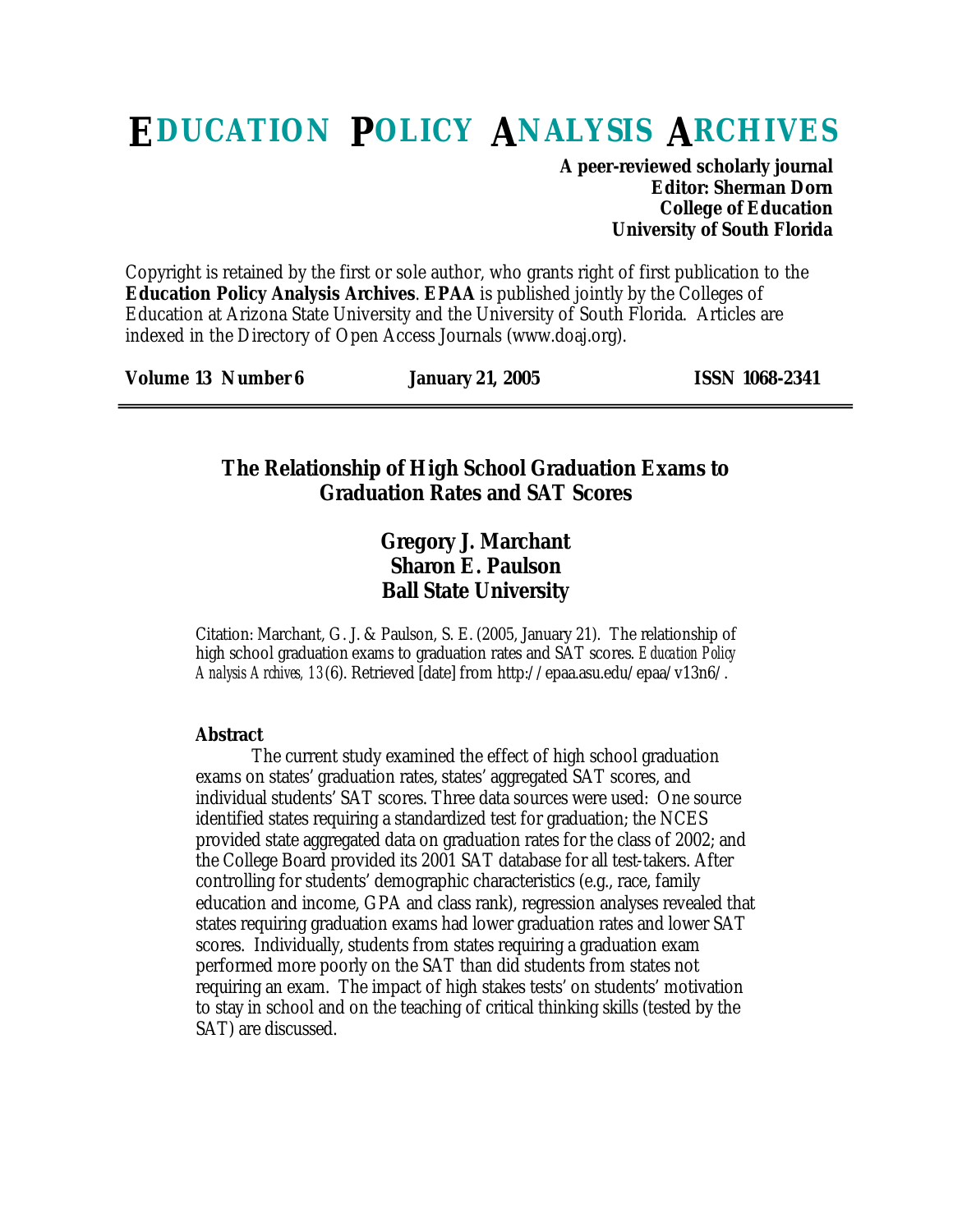A major event impacting an adolescent's passage into adulthood is graduation from high school. The high school diploma is a credential of responsibility, perseverance, and completion of years of education. It is a tool for potential employers, it is a stepping-stone for higher education, and it is a status symbol and certificate of self worth. Current educational policies, including those contained in the *No Child Left Behind* federal mandate, seek to improve the educational quality for the nation's schools. However, educational accountability, could threaten the future of many adolescents. High schools requiring standardized examinations for graduation and diplomas could be putting some of their students at a disadvantage by encouraging dropping out of school, or by focusing the curriculum in a way that facilitates performance on the exam at the expense of critical thinking skills, including those assessed by the SAT. On the other hand, the implementation of graduation exams may improve students' performance on other high stakes tests, such as the SAT, by helping to motivate students to achieve more demanding standards and provide them with valuable test taking experience.

Minimal research has looked at the effect of high stakes testing on graduation rates, and only one study has attempted to look at the effect of high school graduation examinations on SAT scores (Amrein & Berliner, 2002). Furthermore, studies that do explore the relations between high stakes tests and students' achievement outcomes often ignore the confounding effects of demographic factors such as race, family income, and student ability (GPA and class rank). The purpose of the current study was to examine the effect of high school graduation exams on states' graduation rates, states' aggregated SAT scores, and on individual students' SAT scores. In addition, several demographic factors known to impact students' test results and graduation rates were included.

#### **High Stakes Tests**

The American Educational Research Association (2000) defined "high stakes" tests as those tests, which "carry serious consequences for students or educators." Examples of high stakes tests for students include those that identify special academic accomplishments, those used for decisions regarding grade retention, and those that determine high school graduation. High school graduation exams were intended to make graduating and receiving a diploma "mean something" in terms of acquired knowledge and skills necessary for employment, college, and life (Center on Educational Policy, 2002). Advocates believe these tests motivate students and help teachers focus on important academic content and skills. The use of high school graduation tests is based on several underlying assumptions (Kane, 2001): (1) A core set of desired outcomes of a high school education can be identified. (2) A high level of student achievement on demanding content is an important goal for high schools. (3) Student achievement will improve if students are required to pass a high school graduation test based on demanding content. A secondary assumption is that the adoption of the high school graduation test will not have a major negative impact on other indicators of achievement, such as graduation rates, achievement in content areas not on the test, and involvement in extracurricular activities (Kane, 2001). Unfortunately, little research has been done to test these assumptions.

The lack of definitive research regarding graduation exams is particularly unfortunate considering what is at stake for adolescents. Failure to graduate from high school has serious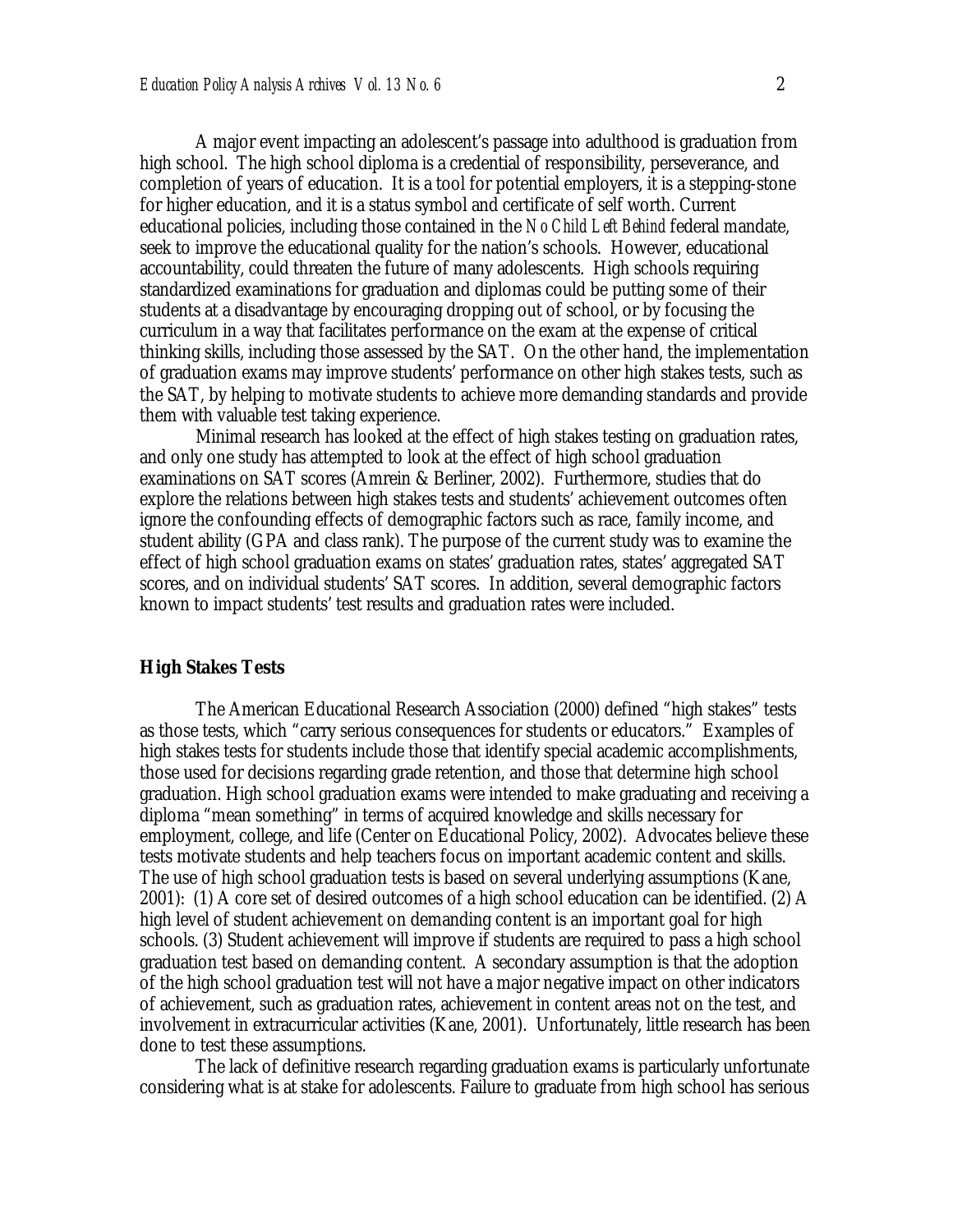"high stakes" and may produce a lifetime of consequences. With the stakes being this high, the role graduation exams play in adolescents' lives should be fully investigated. Research has revealed problems associated with high stakes tests at other grade levels (primarily elementary). Concern has been expressed regarding the content and validity of the tests, the impact of the tests on teaching, and consequences for students (for a review see Marchant, 2004). The validity of standardized achievement tests not specifically designed to match school curriculum and the use of norm-referenced tests to assess mastery have been challenged. Schools narrowing curriculum and teachers teaching-to-the-test and using inappropriate test preparation approaches have been identified. Similar issues need to be explored at the high school level.

#### **Effects on Graduation and Dropout Rates**

One of the most consistent concerns associated with high school graduation exams is that failing the test, or even fear of failing the test, would convince some students to drop out of high school and not graduate. In a longitudinal qualitative investigation of states before and after implementing graduation exams, Amrein & Berliner (2002) found that 62 percent of the states posted increased dropout rates, and 67 percent of the states showed a decrease in graduation rates. Quantitative analyses are needed to confirm these observations; therefore the first purpose of this study was to examine the direct effects of high school graduation exams on graduation rates. It was expected that graduation examinations would have a negative impact on graduation rates.

If graduation exams created any social inequities, the poor and minorities would be the most likely to suffer. Performance on high stakes tests, such as graduation exams, has been found to be directly related to the socioeconomic status of students (Cunningham & Sanzo, 2002); with lower SES students earning lower scores. Furthermore, graduation exams were found to have no effect on the dropout rate of average students, but lower achieving students (more likely low SES students) were 25 percent more likely to drop out of high school than comparable peers in non-test states (Jacob, 2001). In addition, African American and Hispanic students consistently experience significantly higher dropout rates than White students (Rabinowitz et al, 2001). This situation has grown to crisis proportions with dropout rates in some school districts with minority students at 30 or 40 percent (Orfield, Iosen, Wald, & Swanson, 2004). In 2002, it was found that among the states with a higher than national average percentage of African-Americans, 75 percent had high school graduation exams (Amrein & Berliner, 2002). All but one of the ten states with the highest percentage of African-Americans had graduation exams, and none of the ten states with the lowest percentage of African-Americans had graduation exams. These trends point to the importance of including demographic characteristics of students in any analyses on graduation exams and graduation rates. The current study controlled for demographic characteristics of students in its examination of graduation rates and was able to assess the impact of graduation exams above and beyond the confounding effects of demographics.

 A caveat regarding the computation of graduation rates or dropout rates is important to consider. The dropout rate for any high school, district, or state typically is not determined simply by looking at the number of students that started school and subtracting the number that graduated four years later. Students may move and transfer to another school, or they may decide to pursue a GED instead. However, some districts and schools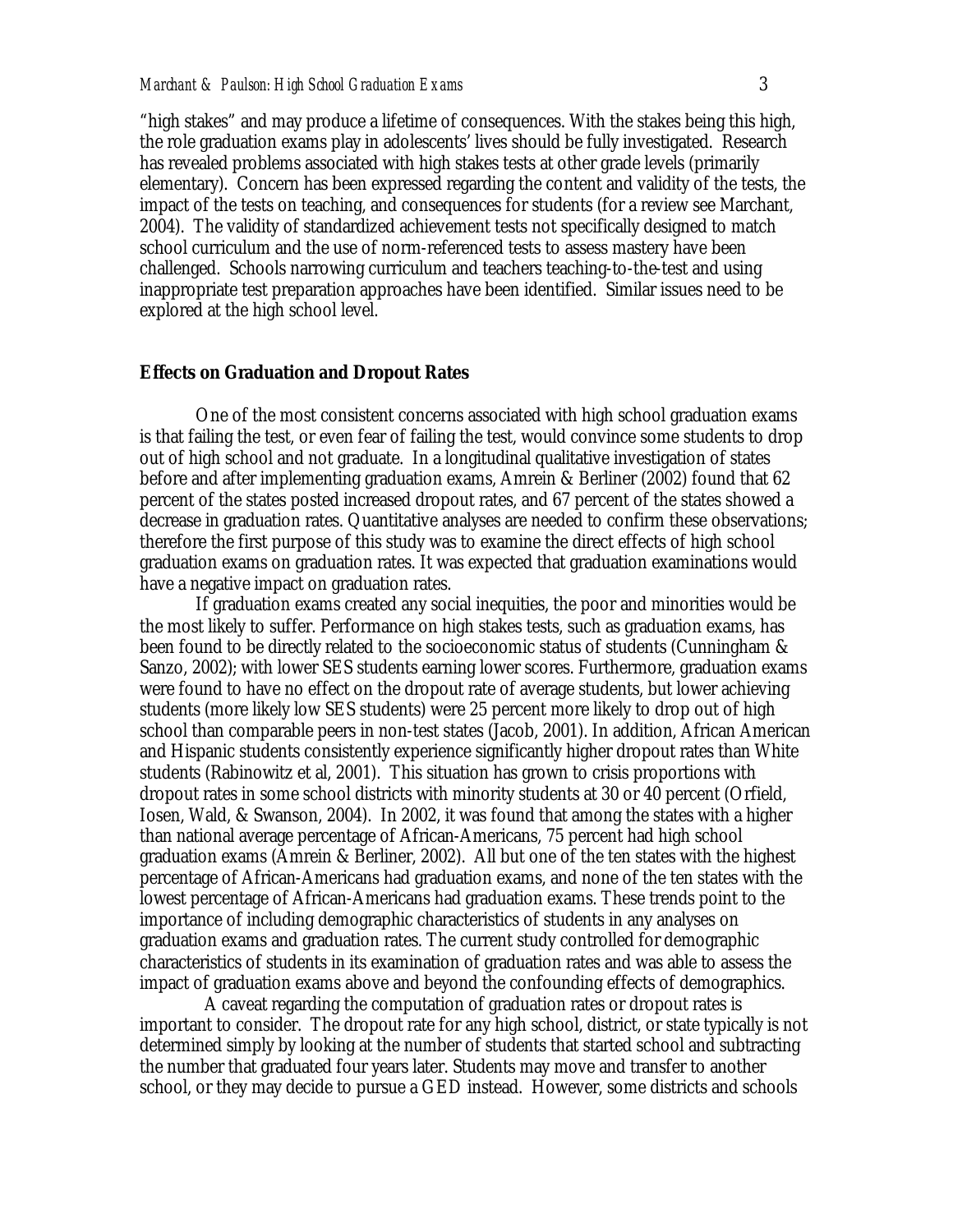have been accused of using mobility and the GED option as a way of "doctoring" dropout rates and increasing graduation rates (Schemo, 2003). Even some ways in which dropouts are reported leave room for misinterpretation. For example, if a state reports an annual dropout rate of 4 percent across secondary grade levels, it is possible for the freshman class to experience a 16 percent dropout by the end of its senior year (Rabinowitz, Zimmerman, & Sherman, 2001). For this study, graduation rates were computed by dividing the number of graduating seniors in each state by the number of freshman four years earlier. Although this method does not consider such confounding factors as mobility or GEDs, it does provide simple consistency across the widely varying techniques of any one school or district in calculating its graduation rates.

#### **Effects on SAT Scores**

The SAT I: Reasoning Test is a three-hour exam that assesses verbal reasoning and mathematical problem solving skills (College Entrance Examination Board, 2002). The SAT is a standardized objective test with most items being multiple-choice. The test is not a measure of any set curriculum; instead it is designed to assess skills necessary for success in college. The SAT has even been equated to an intelligence test, measuring students' ability to learn, not mastery of what was learned (Gose, Selingo, & Brownstein, 2001). Although a higher or lower score on the SAT may not have the same devastating impact on students as the denial of a diploma, the SAT is often the objective measuring stick that colleges use for admissions decisions. Therefore, differences in scores can affect students going to their college of choice, or potentially their ability to go to any college at all. Although college success has been predicted better by high school grade point averages than by SAT scores (Bridgeman, McCamley-Jenkins, & Ervin, 2000; Camara & Echternacht, 2000; Hu, 2002), the SAT continues to be regarded as a fair way to assess students from different schools on an objective measure.

The second purpose of this study was to examine the impact of high school graduation exams on students' SAT scores. Given schools' increased emphasis on high stakes tests and students' greater experience with standardized testing in schools with graduation exams, it might be expected that high school graduation examinations would have a positive effect on SAT scores. Furthermore, if graduation exams are related to increased drop out, subsequently decreasing the potential number of students taking the SAT, students' scores should experience an additional boost. The only study to look at the effect of graduation examinations on SAT scores produced no consistent results (Amrein & Berliner, 2002).

Although it has been argued that the SAT is no more an indicator of socioeconomic status than any other standardized test or measure of academic achievement (Zwick, 2002), research has found that SAT scores, like other standardized tests, are indeed influenced by SES (Marchant & Paulson, 2001). Further, it has been suggested that SAT items do not reflect the black experience and overemphasize science (Fleming, 2000). Although the scoring gap between blacks and whites narrowed from 1976 to 1988, since then the racial gap in SAT scores has widened, with a major confounding factor being family income. The effects of these demographic variables are exacerbated when school, district, or state scores are aggregated or averaged to reflect an average of the students' scores. Using aggregated state SAT scores, over 90 percent of the variance among states can be attributed to the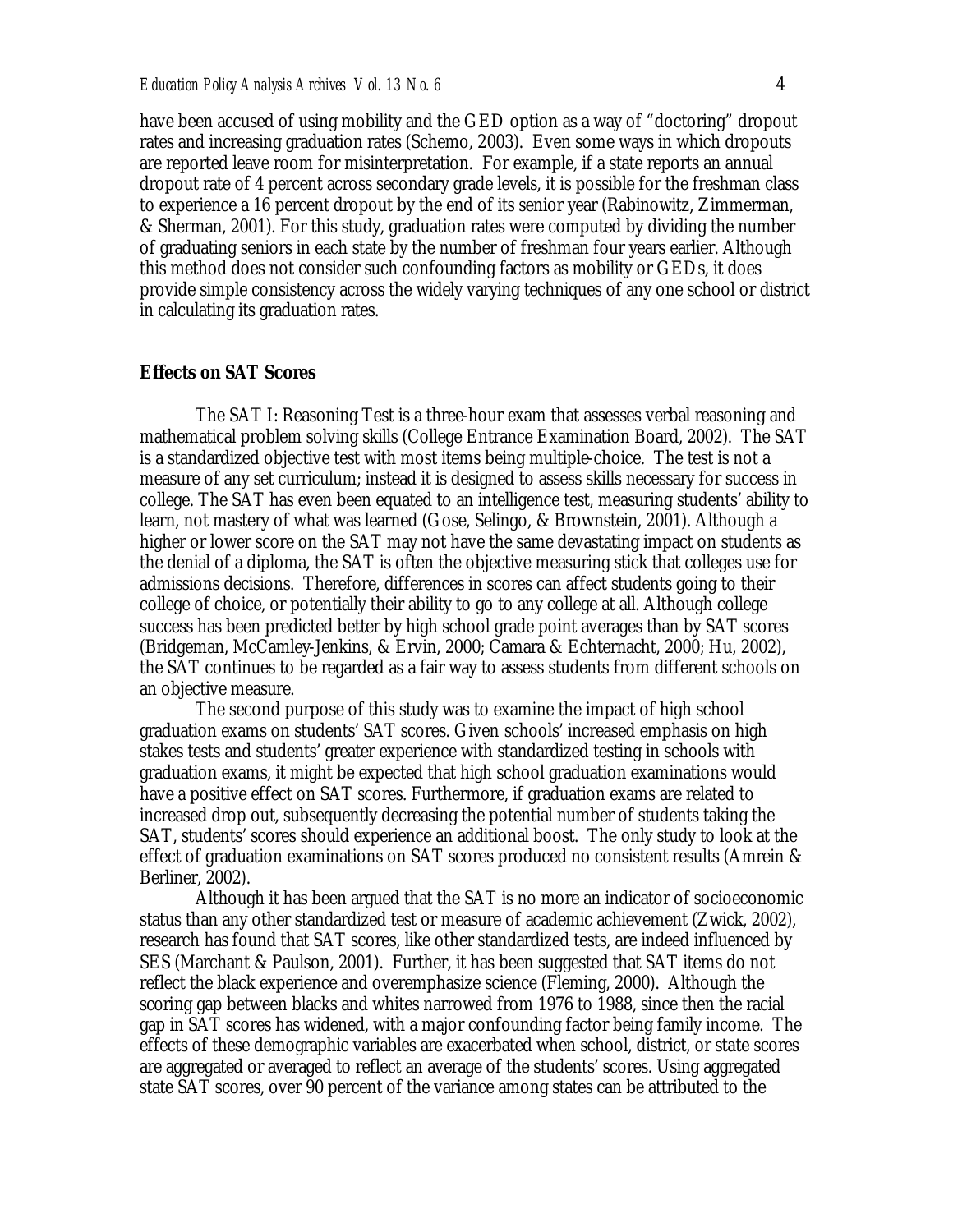factors of family income and parent education (Marchant & Paulson, 2001). Again, the need to consider demographic characteristics of students in any study of high stakes tests cannot be ignored. In this study, demographic factors were controlled in analyzing the effects of graduation exams on SAT scores; but the differing effects of graduation exams on SAT scores by various demographic groups also were examined.

#### **Method**

This study used three data sources to investigate the effects of high school graduation examinations on graduation rates and on SAT scores. The Amrein and Berliner study (2002) identified states requiring a standardized test for graduation, and when each state adopted that policy. These data allowed for the identification of which students were required to pass a graduation exam to graduate in the year 2002. From this database, 18 states were identified as having graduation exams and 33 did not (*n* = 51 states including Washington, DC). The National Center for Education Statistics (2004) provided state aggregated data  $(n = 51)$  on enrollment by grade level and graduation numbers. Data from 1999 (freshmen) to 2002 (seniors) were used to compute graduation rates by dividing the number of seniors graduating in 2002 by the freshman enrollment in 1999 for each state (simplification of Green, 2001; Owin, 2002). In addition, this data source provided stateaggregated data on race (percent of minorities), family income (percent eligible for free and reduced lunch), and participation in special education (percent of students with IEPs). The third data source was the College Board's 2001 SAT database for all test-takers (most are juniors) in the country. This database contained over a million test-takers; however, incomplete survey responses reduced the sample  $(n = 694,900)$  used in this study. The database included the selected demographic variables of minority status (percent blacks and percent whites), parent education (whether parents have a bachelor's degree or higher), parent income (whether parents earn more or less than \$80,000), student grade-point average, and student class rank.

#### **Results**

Descriptive analyses were run on the demographic factors to explore the differences between states with a graduation exam to states that do not have such an exam. A review of the state-aggregated demographics (National Center for Education Statistics, 2003) supported previous research indicating that states with graduation exams tended to have more minorities and more students eligible for the reduced lunch program (see Table 1; Amrein & Berliner, 2002). The demographics from the College Board's SAT database showed that with the exception of significantly fewer blacks in states without graduation examinations, the samples of SAT test-takers in each state were not significantly different.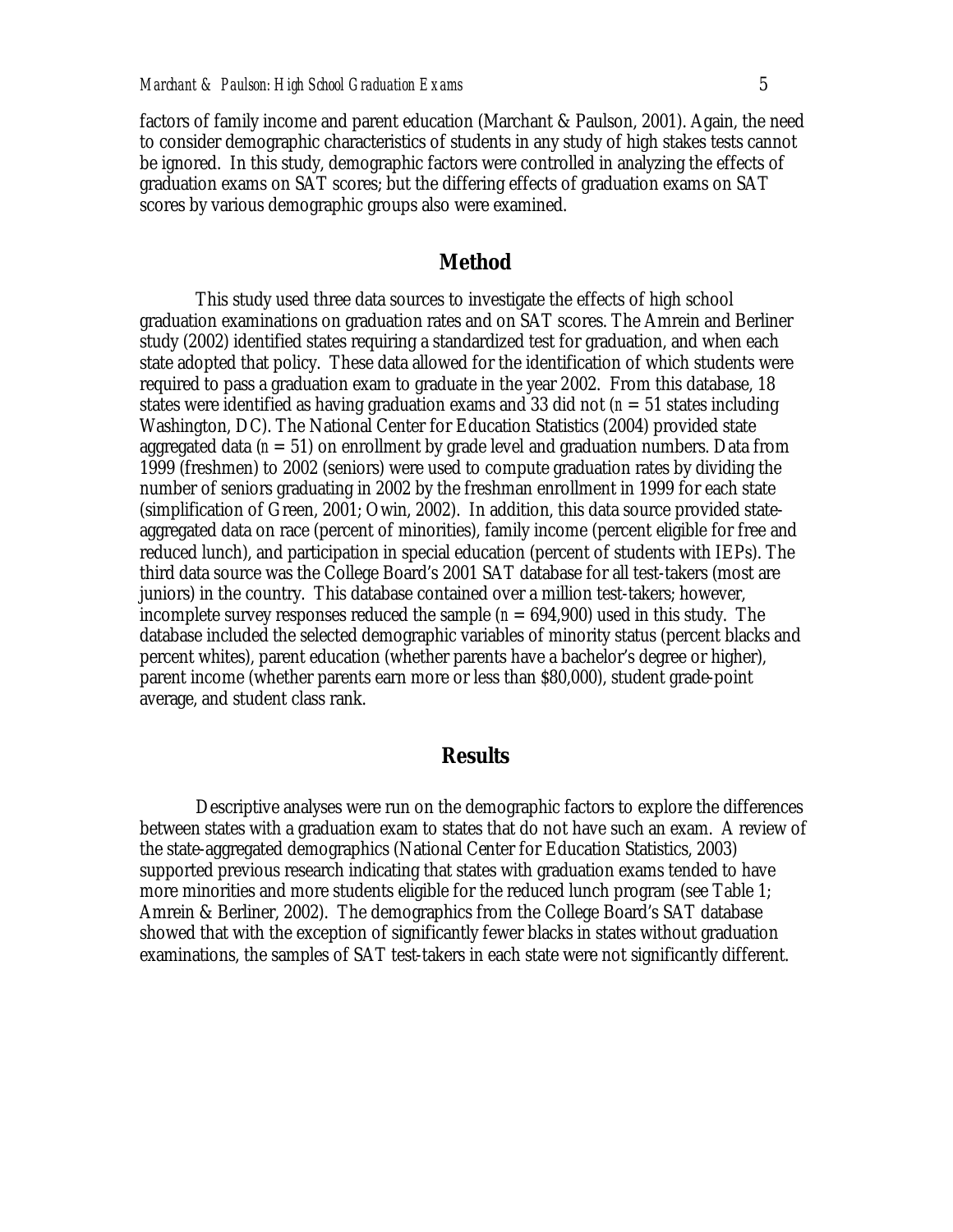|                            | No                | <b>Graduation</b> |         |             |
|----------------------------|-------------------|-------------------|---------|-------------|
|                            | <b>Graduation</b> | <b>Exam</b>       |         |             |
|                            | <b>Exam</b>       | <b>Required</b>   |         |             |
|                            | $n = 33$          | $n=18$            | t       | p<          |
| Graduation Rate (%)        | 71.65             | 63.91             | 3.19    | .005        |
|                            | (7.61)            | (9.45)            |         |             |
| Minority students (%)      | 25.38             | 39.94             | $-2.67$ | .01         |
|                            | (20.90)           | (13.38)           |         |             |
| Special education/IEPs     | 13.12             | 14.77             | $-1.51$ | ns          |
| (%)                        | (1.90)            | (5.69)            |         |             |
| Reduced lunch program      | 32.68             | 39.54             | $-2.25$ | .05         |
| $(\%)$                     | (9.09)            | (11.61)           |         |             |
| Average SAT score          | 1,078.02          | 1,044.00          | 1.73    | .10         |
|                            | (67.10)           | (61.53)           |         |             |
| Percent taking SAT         | 34.24             | 42.06             | $-.97$  | <b>ns</b>   |
|                            | (27.75)           | (27.23)           |         |             |
| White test-takers (%)      | 77.34             | 68.91             | 1.82    | .10         |
|                            | (18.27)           | (9.56)            |         |             |
| Black test-takers (%)      | 7.16              | 14.97             | $-2.75$ | .01         |
|                            | (10.55)           | (7.87)            |         |             |
| Parents with degrees (%)   | 38.15             | 36.17             | .70     | <b>ns</b>   |
|                            | (9.28)            | (10.44)           |         |             |
| Family income $>$ \$80 $k$ | 31.70             | 31.11             | .22     | <b>ns</b>   |
| $(\%)$                     | (9.45)            | (7.90)            |         |             |
| High school GPA            | 3.43              | 3.37              | .88     | $\sqrt{ns}$ |
|                            | (.23)             | (.19)             |         |             |

**Table 1 Means of State-Aggregated and Individual Student Factors by State Graduation Requirement**

**Note:** High school GPA is on a 4.0 scale

#### **Effects on High School Graduation Rates**

A multiple regression analysis was used to examine the impact of states' requirement of a graduation examination on graduation rates. Percent of minorities (race), percent eligible for free and reduced lunch (family income), and percent of students with IEPs (special education) were included in the equation to control for confounding demographic factors. The equation predicted graduation rates ( $R = .76$ ,  $p < .001$ ) with all of the variables accounting for a significant amount of unique variance (see Table 2). Percent of minorities  $(r_{sp} = -.30, p < .01)$ , percent eligible for free or reduced lunches  $(r_{sp} = -.22, p < .05)$ , and the requirement of a graduation examination ( $r<sub>sp</sub> = -.21$ ,  $p < .05$ ) were all negatively related to the percent of graduates. The percent of students with IEPs (in special education) was positively related to graduation rates  $(r_{sp} = .25, p < .05)$ . States with a graduation exam requirement averaged a 64 percent graduation rate, 8 percentage points lower than the 72 percent for the states without the requirement  $(t = 3.19, df = 49, p < .005)$ .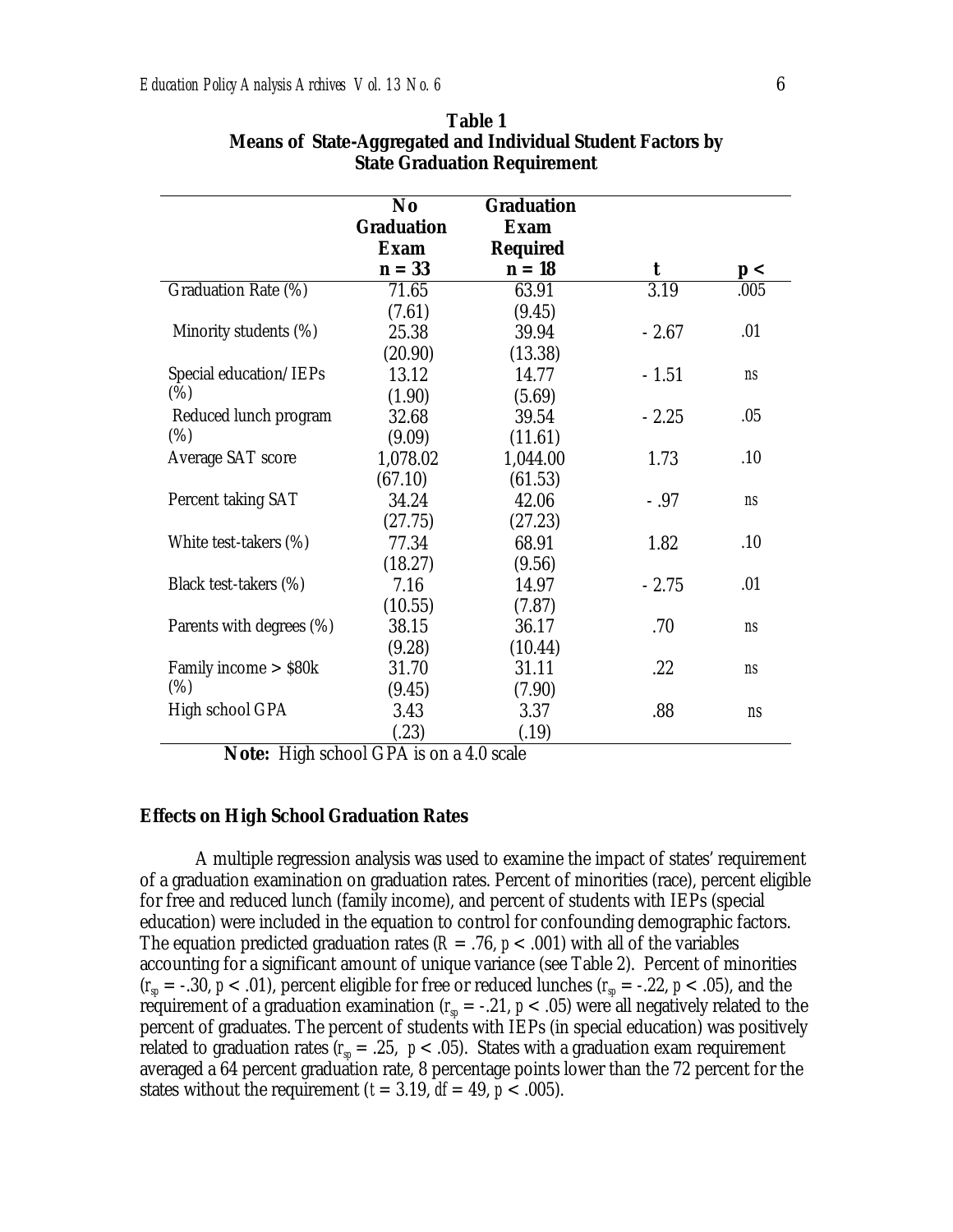|                        | <b>Unstandardized Standard</b> |              | Semi-           |          |     |
|------------------------|--------------------------------|--------------|-----------------|----------|-----|
|                        | B                              | <b>Error</b> | <b>Partials</b> |          | p<  |
| Constant               | .767                           | .049         |                 | 15.785   | .01 |
| Minority percentage    | $-.175$                        | .059         | $-.301$         | $-2.973$ | .01 |
| Free/reduced lunch     | $-.002$                        | .001         | $-.223$         | $-2.206$ | .05 |
| Special education      | .006                           | .002         | .247            | 2.437    | .05 |
| <b>Graduation exam</b> | $-.043$                        | .021         | $-.207$         | $-2.046$ | .05 |

|                                                                | Table 2 |  |
|----------------------------------------------------------------|---------|--|
| Multiple Regression Analysis Predicting State Graduation Rates |         |  |

*Note.* Due to missing data sample was reduced to 45 states.

#### **Effects on SAT Scores**

The relation between graduation exams and SAT scores were examined on the state aggregated level and on the individual level. First, a multiple regression was used to examine the impact of states' requirement of a graduation exam on state aggregated SAT scores (from the College Board SAT data source). The percentage of minority test-takers, percent of students with parents with bachelors degrees or above, and mean high school grade point average (GPA) for each state were included in the equation. Minority status ( $r_{\rm sp}$  = -.12,  $\emph{p}$  < .01), parents' college education ( $r<sub>p</sub> = .40$ ,  $p < .001$ ), high school GPA ( $r<sub>p</sub> = .24$ ,  $p < .001$ ), and graduation exam requirement ( $r_{sp}$  = -.10,  $p$  < .05) were significant predictors for total SAT scores aggregated by state (see Table 3;  $R = .96$ ,  $p < .001$ ). A second multiple regression analysis predicting individual student SAT scores used the same variables. Because of the increased size of the sample (from states to individuals), the variables of family income over \$80,000 and class rank in the top 10 percent of the high school class were added as predictors. The equation was a significant predictor of individual SAT scores (see Table 4; *R* = .64, *p* < .001) with each predictor accounting for a significant amount of unique variance. The requirement of a high school graduation examination had a significant negative impact on individual SAT scores on  $(r_{sp} = -.04, p < .01)$ .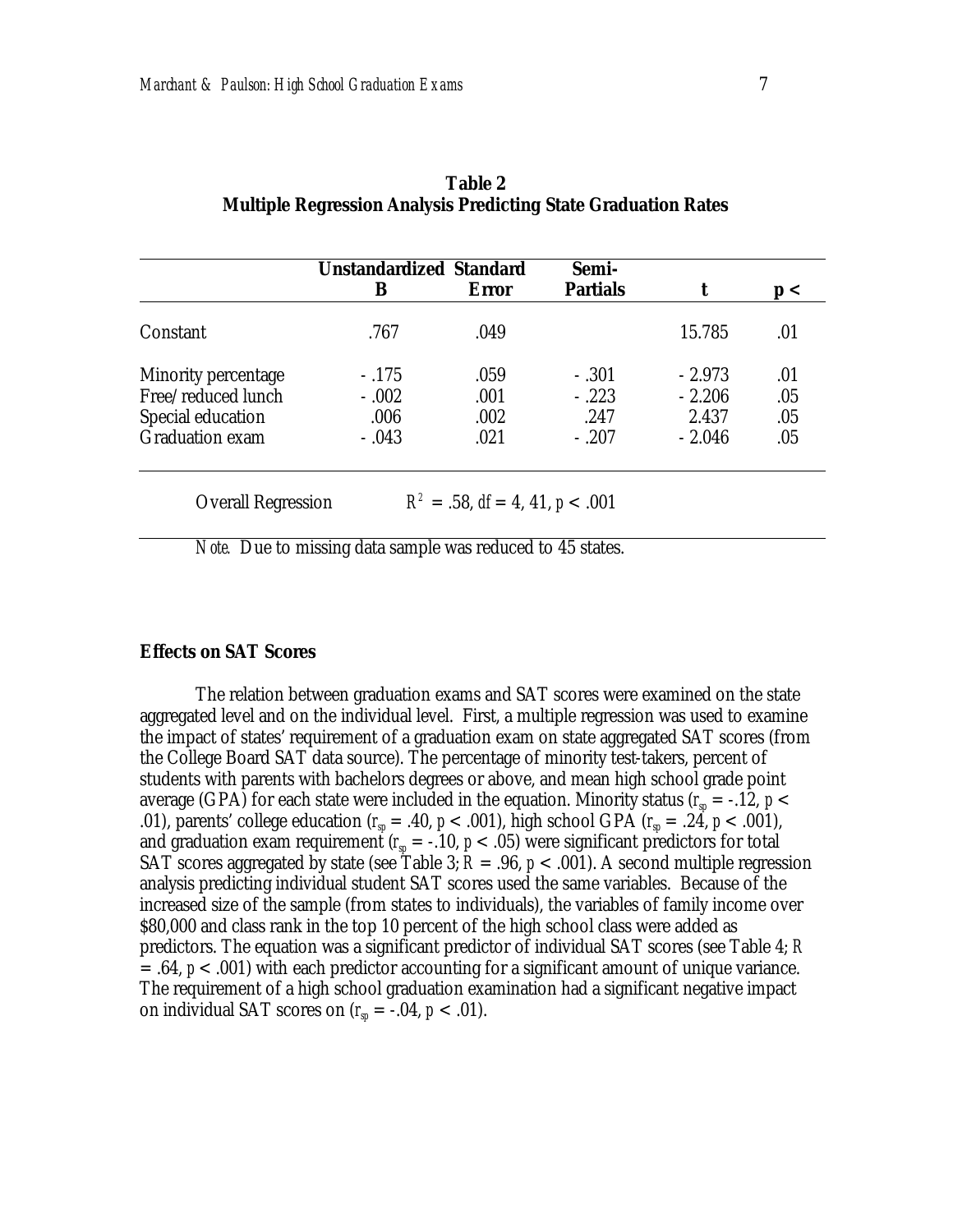| <b>Unstandardized Standard</b> |        | Semi-           |          |      |
|--------------------------------|--------|-----------------|----------|------|
| B                              | Error  | <b>Partials</b> |          | p<   |
| 496.32                         | 52.32  |                 | 9.49     | .001 |
| $-.553$                        | .187   | $-.121$         | $-2.953$ | .005 |
| 4.030                          | .412   | .400            | 9.785    | .001 |
| 112.401                        | 19.133 | .240            | 5.875    | .001 |
| $-14.118$                      | 5.825  | $-.099$         | $-2.424$ | .05  |
|                                |        |                 |          |      |

| <b>Table 3</b>                                                             |
|----------------------------------------------------------------------------|
| <b>Multiple Regression Analysis Predicting State Aggregated SAT Scores</b> |

**Overall Regression**  $R^2 = .93$ , *df* = 4, 46, *p* < .001

| Table 4 |                                                                      |
|---------|----------------------------------------------------------------------|
|         | <b>Multiple Regression Analysis Predicting Individual SAT Scores</b> |

|                                                                            | Unstandardized | <b>Standard</b> | Semi-    |            |      |
|----------------------------------------------------------------------------|----------------|-----------------|----------|------------|------|
|                                                                            | B              | Error           | Partials | t          | p<   |
| Constant                                                                   | 533.870        | 1.181           |          | 452.115    | .001 |
| Minority percentage                                                        | $-71.851$      | .421            | $-.160$  | $-170.483$ | .001 |
| Parents' college                                                           | 68.008         | .448            | .143     | 151.793    | .001 |
| <b>Family income</b>                                                       | 59.935         | .459            | .123     | 130.641    | .001 |
| High school GPA                                                            | 117.617        | .362            | .305     | 325.196    | .001 |
| High school rank                                                           | 95.873         | .546            | .165     | 175.683    | .001 |
| <b>Graduation exam</b>                                                     | $-16.140$      | .387            | $-.039$  | $-41.677$  | .001 |
| $R^2 = .41$ , $df = 6$ , 664, 762, $p < .001$<br><b>Overall Regression</b> |                |                 |          |            |      |

Past evidence suggested that an interaction between race and family income exists in predicting SAT performance (Bolinger, 1992). Using the individual SAT data, further exploration of this effect revealed that all students without a graduation examination requirement significantly outperformed those student with the graduation requirement on the SAT, except those test-takers who were black with family incomes less than \$80,000 that were in the top 10 percent of their high school class (see Table 5). They performed better on the SAT if their state required a graduation exam. This group accounted for one percent of the total sample.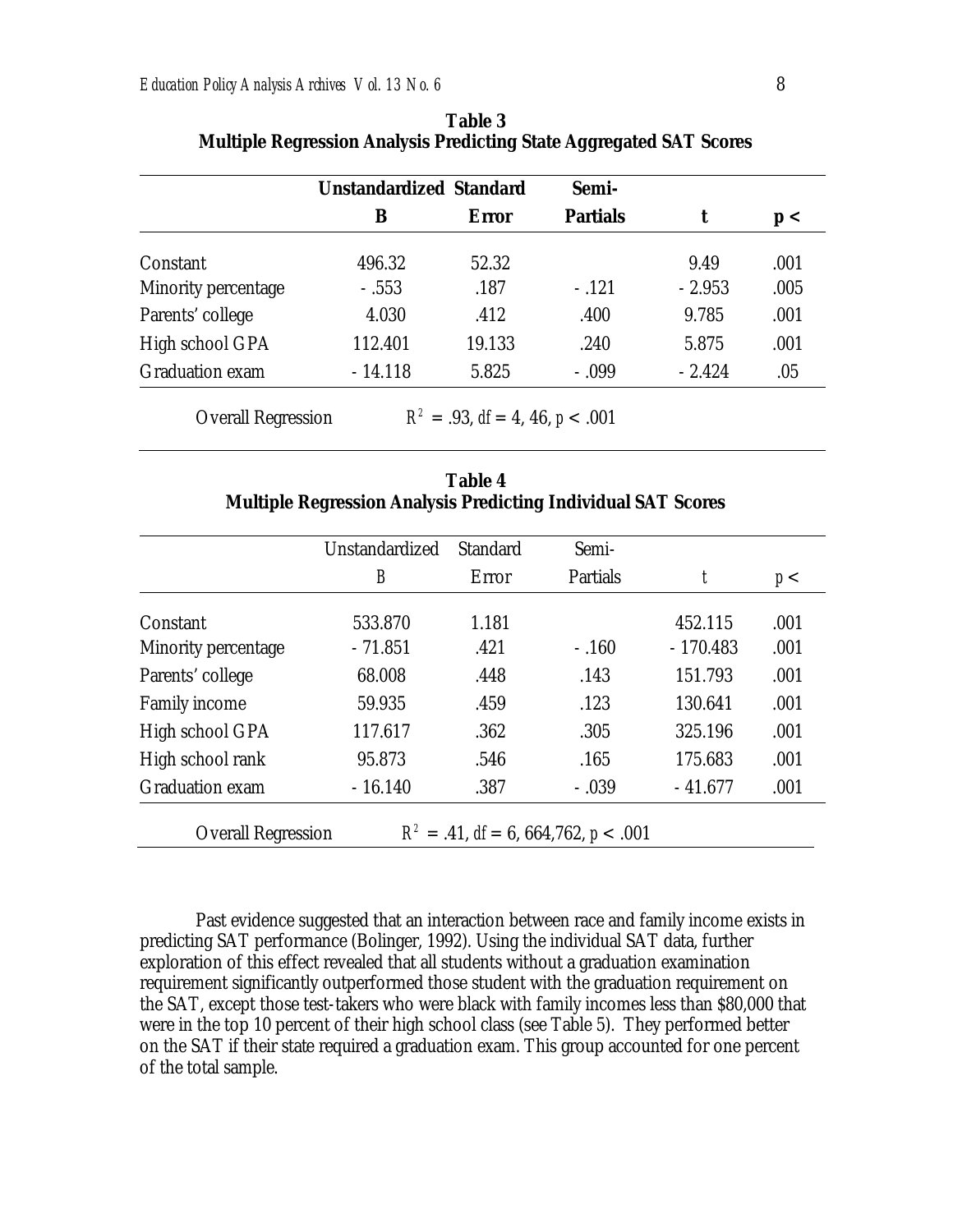| Race | <b>High School</b><br>Rank | Parent<br>Income     | No Graduation<br>Examination | Graduation<br><b>Exam Required</b> | <b>Difference</b> |
|------|----------------------------|----------------------|------------------------------|------------------------------------|-------------------|
|      | White $n = 692,816$        |                      | 1,066.63<br>(189.74)         | 1,053.46<br>(184.51)               | 13.17             |
|      | Bottom 90%                 | $<$ \$80,000         | 993.28 (168.02)              | 986.54 (161.25)                    | 6.74              |
|      |                            | $>$ \$80,000         | 1,072.85<br>(167.58)         | 1,057.05<br>(166.04)               | 15.80             |
|      | Top 10%                    | $<$ \$80,000         | 1,192.88<br>(158.16)         | 1,177.34<br>(155.47)               | 15.54             |
|      | $>$ \$80,000               | 1,262.94<br>(149.25) | 1250.30 (149.40)             | 12.64                              |                   |
|      | Black $n = 116,164$        |                      | 861,97 (196.04)              | 854.04 (177.19)                    | 7.93              |
|      | Bottom 90%                 | $<$ \$80,000         | 832.73 (178.84)              | 828.36 (162.92)                    | 4.37              |
|      |                            | $>$ \$80,000         | 958.68 (186.95)              | 930.56 (174.79)                    | 28.12             |
|      | Top 10%                    | $<$ \$80,000         | 969.53 (208.94)              | 987.68 (177.89)                    | $-18.15$          |
|      |                            | $>$ \$80,000         | 1,161.12<br>(161.50)         | 1,118.38<br>(177.67)               | 42.74             |

#### **Table 5 Differences in SAT Scores by Graduation Exam Requiremen Separated by Race, High School Rank, and Parent Income**

The effect of aggregating scores was evident in the prediction of SAT scores. With the exception of the percent minority variable, every demographic variable and the requirement of a high school graduation exam accounted for twice as much variance in the state aggregated scores as in individual scores (see Figures 1 and 2). Overall the state aggregated equation predicted over twice the variance in SAT scores than the equation for individual test-takers, with the state aggregated equation leaving only 8 percent of the variance unaccounted for, compared to 59 percent for individuals.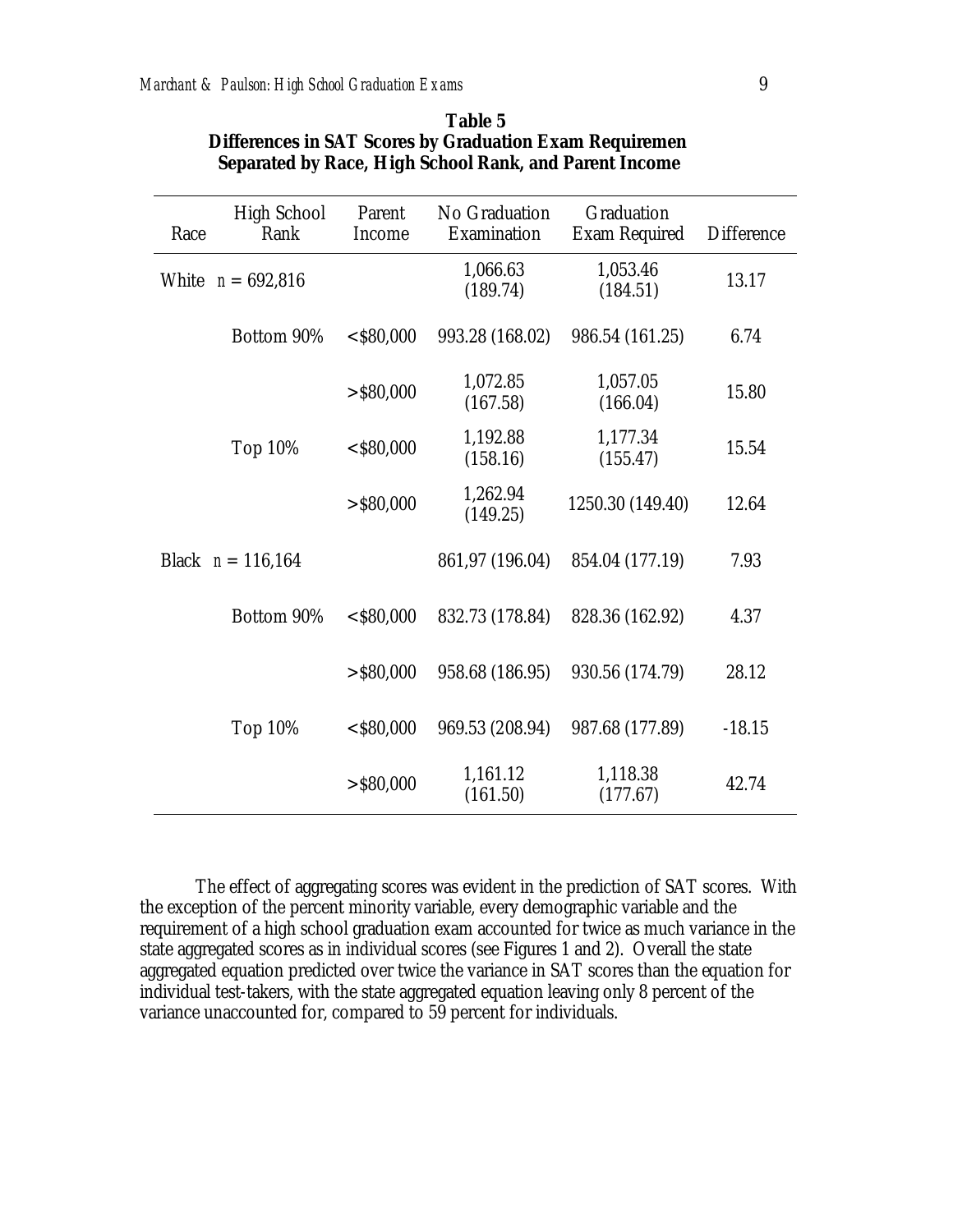

## State SAT Scores

**Figure 1. Percent of variance accounted for among states calculated from standardized B weights for graduation rates and SAT scores.**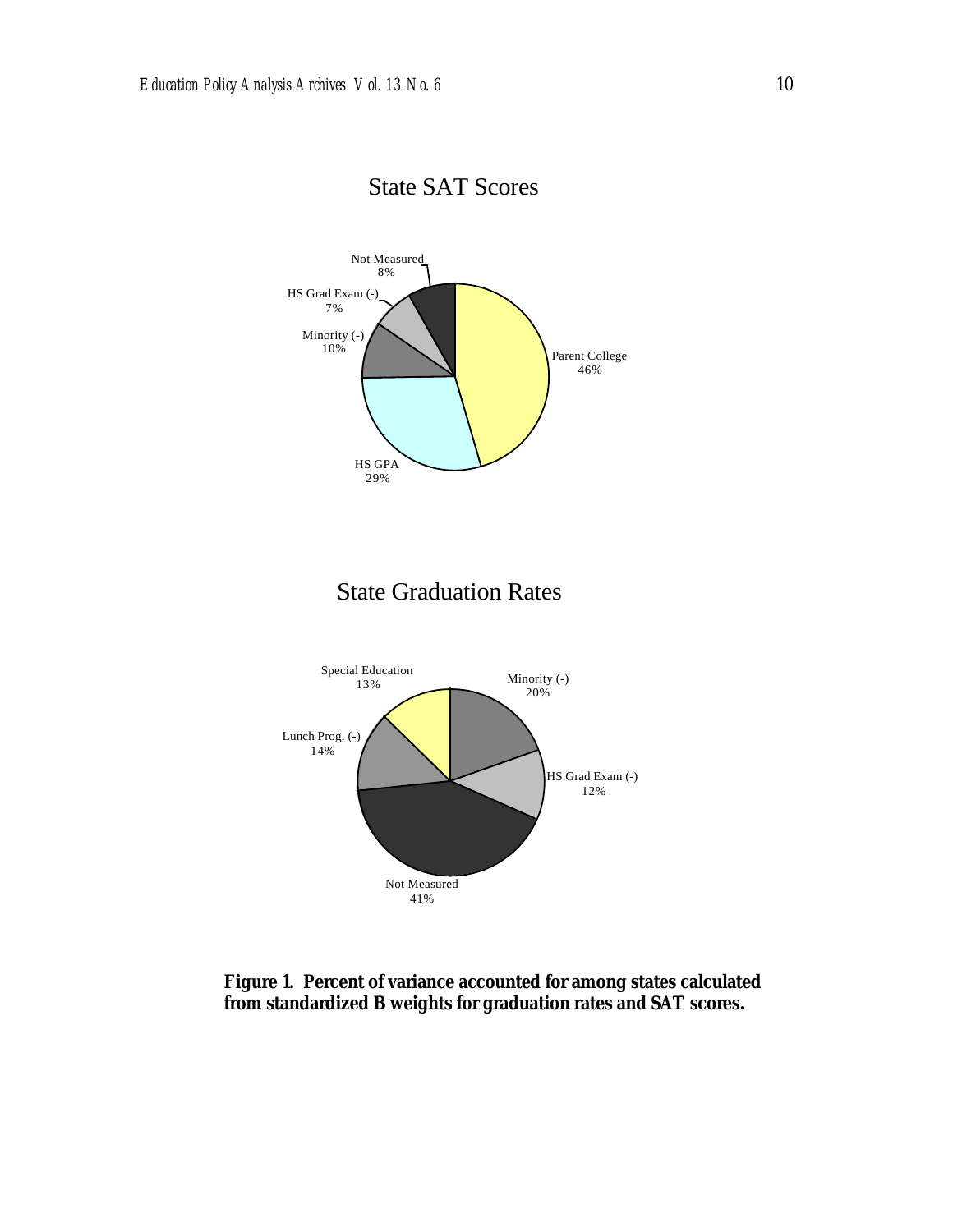

Individual SAT Scores

**Figure 2. Percent of variance accounted for among individuals calculated from standardized B weights for SAT scores.**

#### **Discussion**

The results of this study suggested that both graduation rates and SAT scores may be negatively influenced by the requirement of a high school graduation examination. Even when controlling for substantial demographic variables related to the outcomes, high school graduation examinations contributed to decreased graduations rates and lower SAT scores. These findings for graduation rates were far less surprising than those for SAT scores. Students struggling to succeed in high school might very well find one more hurdle, one hurdle too many. The fact that these adolescents were more likely to be minorities and from lower SES backgrounds was particularly discouraging. For students that have worked, perhaps harder than most, to overcome obstacles, it seems unconscionable to establish a policy that places a potentially insurmountable barrier between them and a diploma. Colleges report their pools of applicants, especially minority applicants, are being reduced by high school graduation exam requirements (Schmidt, 2000). Even if the high school graduation exam were not a barrier to a diploma, it may still be a detriment to higher education.

Finding that graduation examination requirements were negatively related to SAT scores when controlling for demographics was the major result of this study, supporting the instructional concerns expressed by critics of high stakes testing. Research repeatedly yields two findings related to instruction and high stakes testing: teachers tend to narrow the scope of their curriculum to that which is tested, and they tend to abandon more innovative teaching strategies such as cooperative learning and creative projects in favor of more traditional lecture and recitation (e.g., Brown, 1992, 1993; Romberg, Zarinnia, & Williams, 1989). The pressure to improve student scores compels some teachers to teach-to-the-test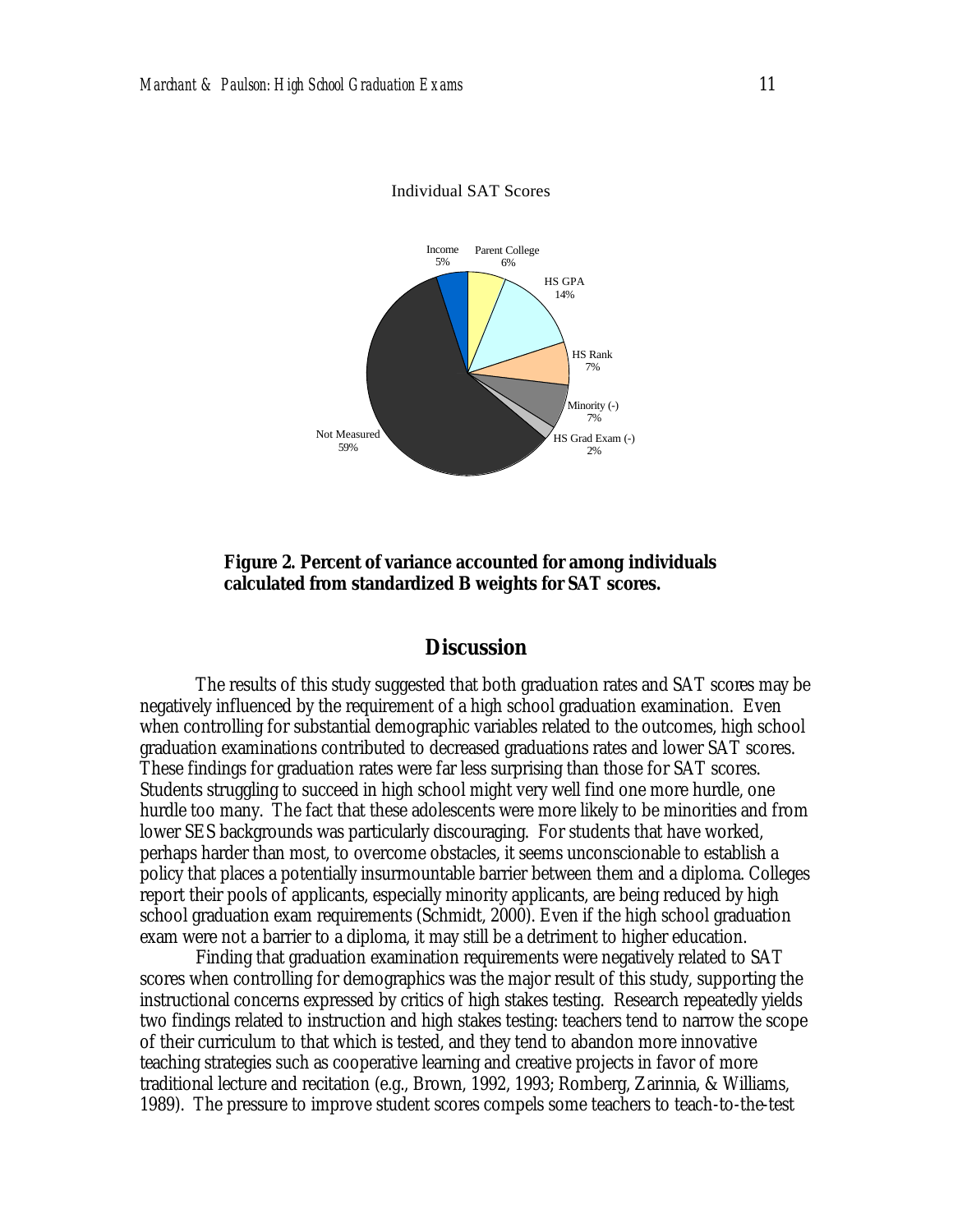(Smith, 1991). High stakes testing also seems to encourage the use of instructional approaches and materials that resemble the tests used (Rottenberg & Smith, 1990). Because the nature of items on the SAT, as a "reasoning" test, can look very different than those of a typical achievement test; focus and preparation for the achievement test are unlikely to transfer. Rituals of giving multiple-choice quizzes and providing test preparation often take the place of "normal" instruction when high stakes tests are a factor. Teachers exploring instructional practices informed by current views of learning and supported by cognitive psychology that seek deeper understanding and critical thinking may find those techniques, and even those goals, at odds with the drill and practice suggested by the broad rather superficial coverage typical of schools with graduation exams (Marchant, 2004). High stakes examinations have been found to be a major factor in discouraging teachers from using strategies that promote enquiry and active learning, and this "impoverishment" influences the language of classroom discourse (Wideen, O'Shea, Pye, & Ivany, 1997). Therefore, as more flexible, responsive, innovative student-based instructional approaches are abandoned in favor of achievement test preparation, the ability to reason verbally and mathematically, as reflected by SAT scores, may suffer.

Demographic characteristics proved interesting in predicting both graduation rates and SAT scores. There are a couple explanations for the positive relation between the percent of students receiving special education services and high school graduation rates. It is possible that a larger percentage of students receiving support may translate into a larger percentage of students achieving and graduating. It is also possible that students qualifying for special education services receive exemptions from requirements, such as the graduation examination, that might otherwise serve as a deterrent for a diploma. The positive relation of graduation exams to SAT scores for lower-income higher-achieving Black students was an interesting contrast for this small sub-sample. Perhaps for these select students, the negative impact of a decreased focus on reasoning was offset by the increased concentration on test content and structure. This sub-sample represented a very small proportion of the sample (about one percent). This may suggest that, although graduation examinations and high stakes testing may not be in the best interest of most students, some students may benefit from the structure and focus brought to bear by an emphasis on testing,

As with any study, this research has limitations. Any means in which graduation rates or dropout rates are calculated are likely to draw some criticism. Graduation rates for this study did not consider mobility of students or students leaving school to pursue a GED. Although these are not irrelevant concerns, confusion regarding how these intentions are recorded and monitored suggests their inclusion may be as much a confound as their exclusion. Another concern with this study is its focus on one graduating class and one year of SAT test-takers. There is, however, no reason to assume that the year chosen was an anomaly. As with many areas in education, the use of high stakes graduation exams merits further research. However, in the absence of substantial benefits from the practice, and with growing evidence of negative consequences, in addition to the expense in time and money, any efforts to increase the use of graduation exams seems ill advised. Justification for the continuation of the practice needs to be clearly established beyond past assumptions. Too much is at stake for too many to base educational policy on assumptions, good intentions, or political interests. Further research evidence is required.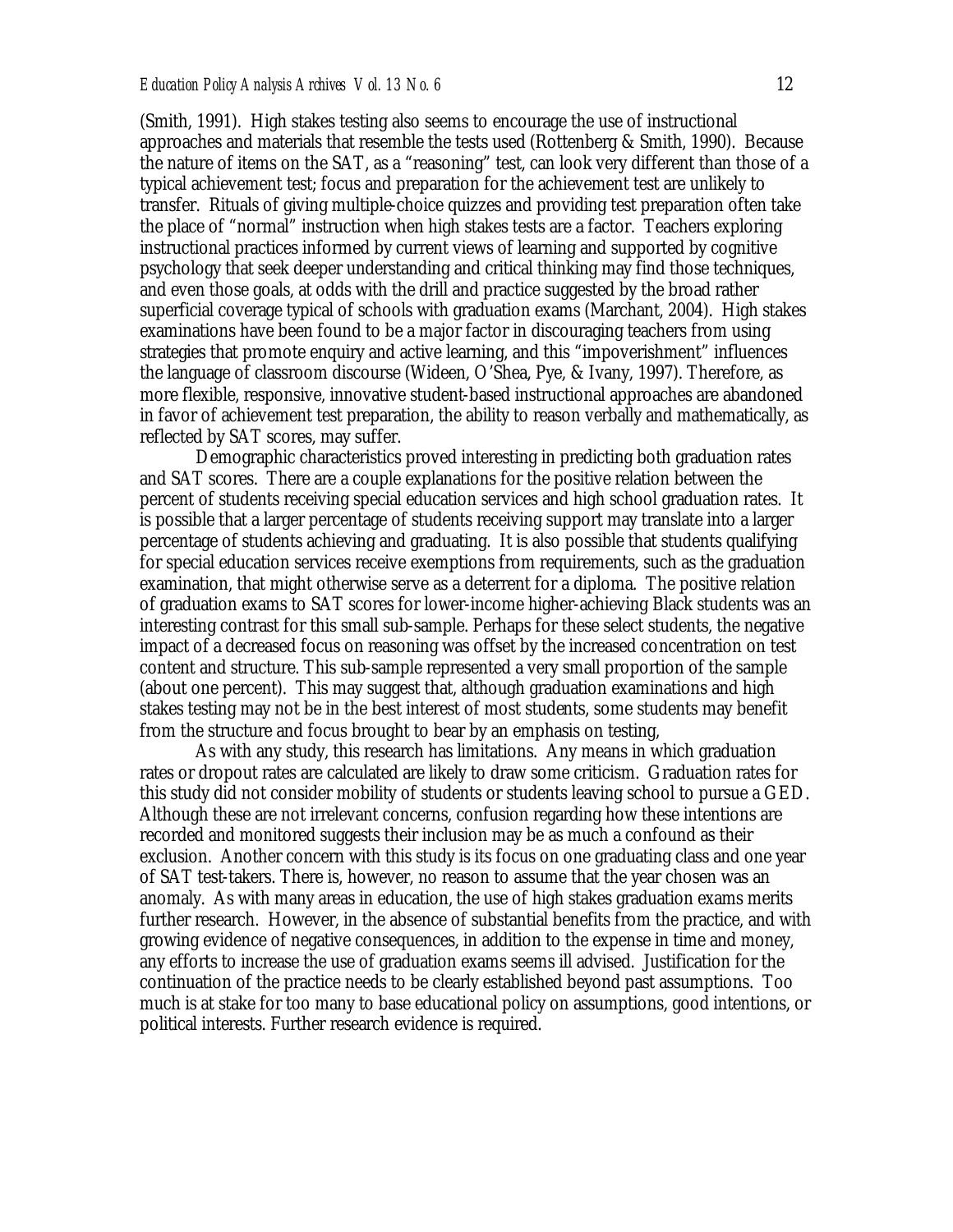#### **Acknowledgment**

This project was funded in part by a grant from the Ball State University Chapter of Phi Delta Kappa. The authors extend special thanks to the College Board for providing their data. An earlier version of this paper was presented at the March, 2004 biennial meeting of the Society for Research on Adolescence, Baltimore, MD.

#### **References**

- American Educational Research Association (2000, July). *AERA position statement concerning high-stakes testing in PreK-12 Education.* Retrieved March 8, 2004, from http://www.aera.net/about/policy/stakes.htm
- Amrein, A.L. & Berliner, D.C. (2002, March 28). High-stakes testing, uncertainty, and student learning *Education Policy Analysis Archives*, *10*(18). Retrieved [date] from http://epaa.asu.edu/epaa/v10n18/.
- Bolinger, R. W. (1992, October). *The effect of socioeconomic levels and similar instruction on scholastic aptitude test scores of Asian, Black, Hispanic, and White students.* Paper presented at the annual meeting of the Mid-Western Educational Research Association, Chicago, IL. (ERIC Document Reproduction No. ED 356 243)
- Bridgeman, B., McCamley-Jenkins, L., & Ervin, N. (2000). *Predictions of freshman grade-point average from the revised and recentered SATI: Reasoning test.* Research Report No. 2000-1 (ETS RR No. 00-1). College Examination Board: NY.
- Brown, D. F. (1992, April). *Altering curricula through state-mandated testing: Perceptions of teachers and principals.* Paper presented at the annual meeting of the American Educational Research Association, San Francisco, CA.
- Brown, D. F. (1993). *The political influence of state-mandated testing reform through the eyes of principals and teachers.* (ERIC Document Reproduction Service No. ED 360 737).
- Camara, W. J., & Echternacht, G. (2000). *The SAT[R] 1 and high school grades: Utility in predicting success in college.* College Entrance Examination Board: New York.
- Center on Educational Policy. (2002). *State high school exit exams: A baseline report.* Center on Educational Policy: Washington, DC.
- College Entrance Examination Board. (2002). *Everything you want to know about the SAT: Q & A.* College Entrance Examination Board: Princeton, NJ.
- Cunningham, W. G., & Sanzo, T. D. (2002). Is high-stakes testing harming lower socioeconomic status schools? *NASSP Bulletin, 88*(631), 62-74.
- Fleming, J. (2000). Affirmative action and standardized test scores. *Journal of Negro Education, 69,* 27-37.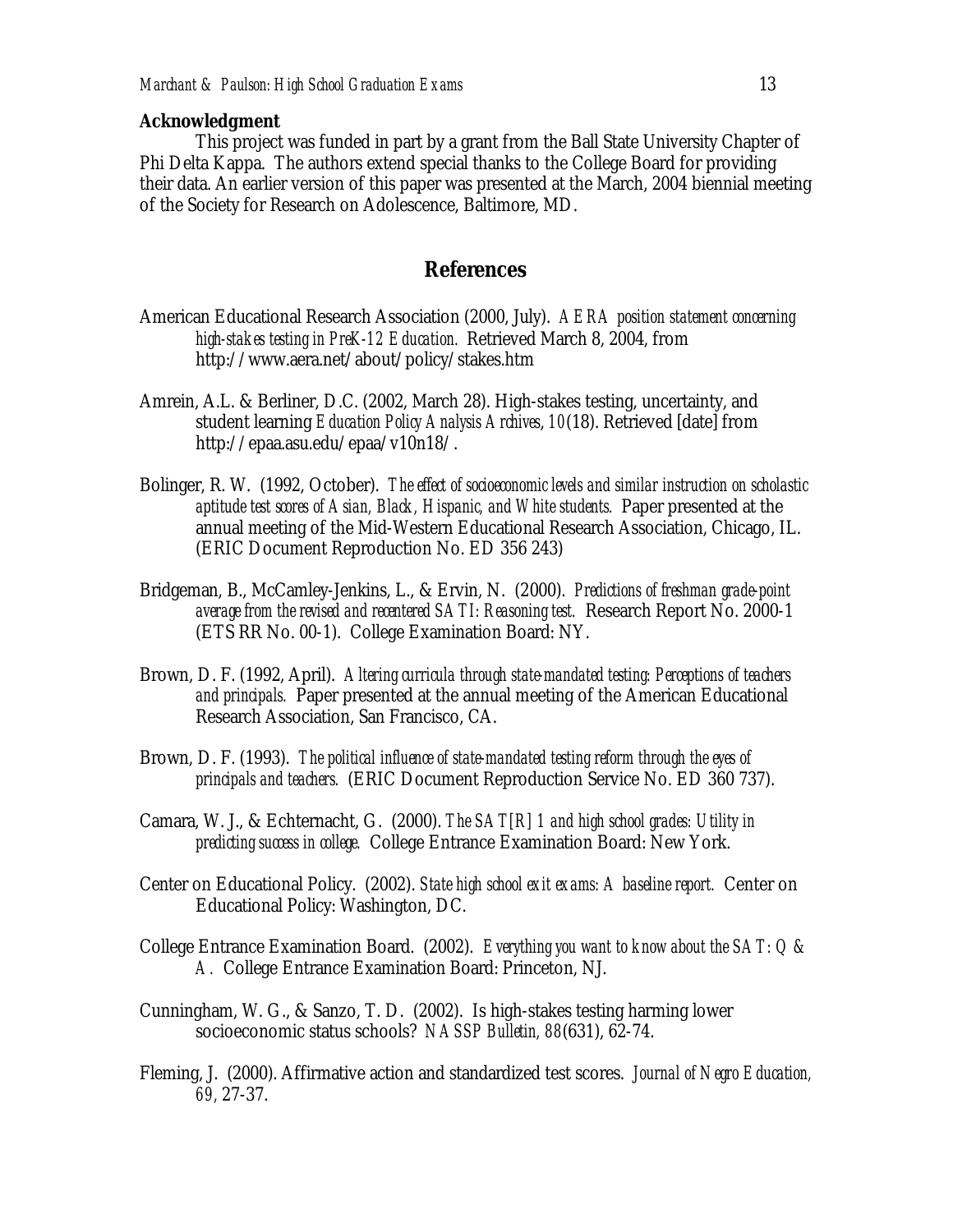- Gose, B., Selingo, J., & Brownstein, A. (2001, October 26). The SAT's greatest test. *Chronicle of Higher Education, 48*(9), A10-16.
- Greene, J. P. (2001). *High school graduation rates in the United States.* Document prepared for the Black Alliance for Educational Options. (ERIC Document reproduction Service No. ED 466 523)
- Hu, N. B. (2002, June). *Measuring the weight of high school GPA and SAT scores with second term GPA to determine admission/financial aid index – a case study.* Paper presented at the annual meeting of the Association for Institutional Research, Toronto, Canada. (ERIC Document reproduction Service No. ED 473 071)
- Jacob, B. A. (2001). Getting tough? The impact of high school graduation exams. *Educational Evaluation and Policy Analysis, 23*(2), 99-121.
- Kane, M. (2001, April). *The role of policy assumptions in validating high-stakes testing programs.*  Paper presented at the annual meeting of the American Educational research Association, Seattle, WA.
- Marchant, G. J. (in press). What is at stake with high stakes testing? *The Ohio Journal of Science: A Multidisciplinary International Journal.*
- Marchant, G. J., & Paulson, S. E. (2001). State comparisons of SAT Scores: Who's your test taker? *NASSP Bulletin, 85*(627), 62-74.
- National Center for Educational Statistics. (2003). *Condition of education*. Retrieved March 8, 2004, from http://nces.ed.gov/pubsearch/pubsinfo.asp?pubid=2003067
- Orfield, G., Iosen, D., Wald, J., & Swanson, C. B. (2004). *Losing our future: How minority youth are being left behind by the graduation rate crisis.* The Civil Rights Project, Harvard University. http://www.civilrightsproject.harvard.edu/research/dropouts/call\_dropout04.php
- Owin, B. R. (2002). *Graduation rate study: Four and five year graduation rates for the cohort class of 2001, Arizona Public High Schools.* (ERIC Document Reproduction Service No. ED 468 959)
- Rabinowitz, S., Zimmerman, J., & Sherman, K. (2001). *Do high stakes test drive up student dropout rates? Myths versus reality.* San Francisco, CA: WestEd (ERIC Document Reproduction Service Number ED 463 565)
- Romberg, T. A., Zarinnia, E. A., & Williams, S. R. (1989). *The influence of mandated testing on mathematics instruction: Grade 8 teachers' perceptions.* Madison, WI: University of Wisconsin, Center for Educational Research, School of Education, and Office of Educational Research and Improvement of the United States Department of Education.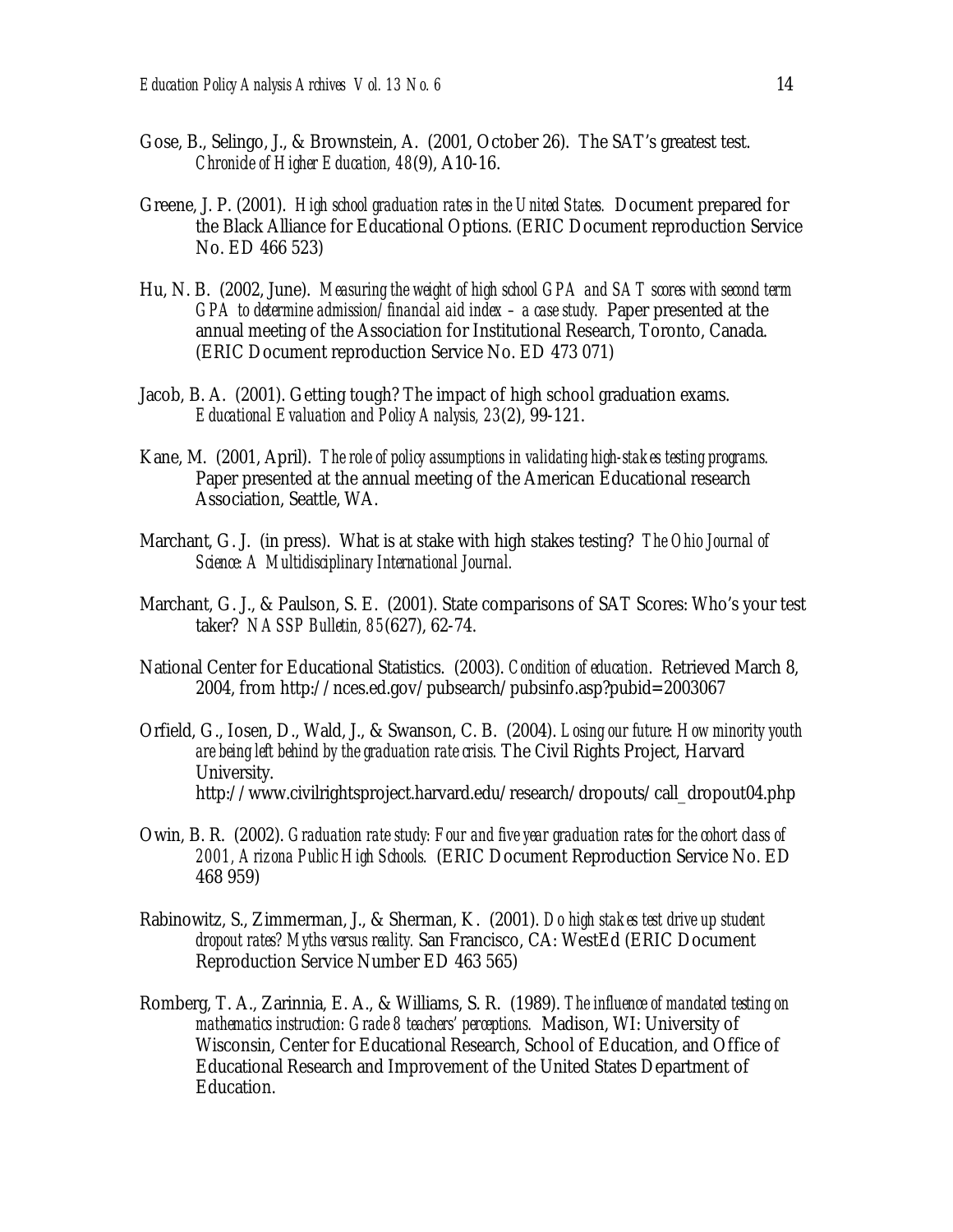- Rottenberg, C., & Smith, M. L. (1990, April). *Unintended effects of external testing in elementary schools.* Paper presented at the annual meeting of the American Educational Research Association, Boston.
- Schemo, D. J. (2003, July 11). Questions on data cloud luster of Houston schools. *New York Times*, A1.
- Schmidt, P. (2000, January 21). Colleges prepare for the fallout from state testing policies*. The Chronicle of Higher Education*, A26-28.
- Smith, M. L. (1991). Put to the test: the effects of external testing on teachers. *Educational Researcher, 20*(5), 8-11.
- Wideen, M. F., O'Shea, T., Pye, I., & Ivany, G. (1997). High-stakes testing and the teaching of science. *Canadian Journal of Education, 22*, 428-444.
- Zwick, R. (2002). Is the SAT a 'wealth test'? *Phi Delta Kappan, 84*, 307-311.

#### **About the Authors**

**Gregory J. Marchant** is a professor of educational psychology at Ball State University. His research interests focus on the influence of demographic variables on standardized test results. He is also involved in evaluation and the development of the Learning Assessment Model Project used to demonstrate student learning of teacher candidates. Correspondence concerning this article should be sent to gmarchant@bsu.edu.

**Sharon E. Paulson** is a professor of educational psychology specializing in adolescent development at Ball State University. Her research interests include program evaluation and factors related to school achievement during adolescence.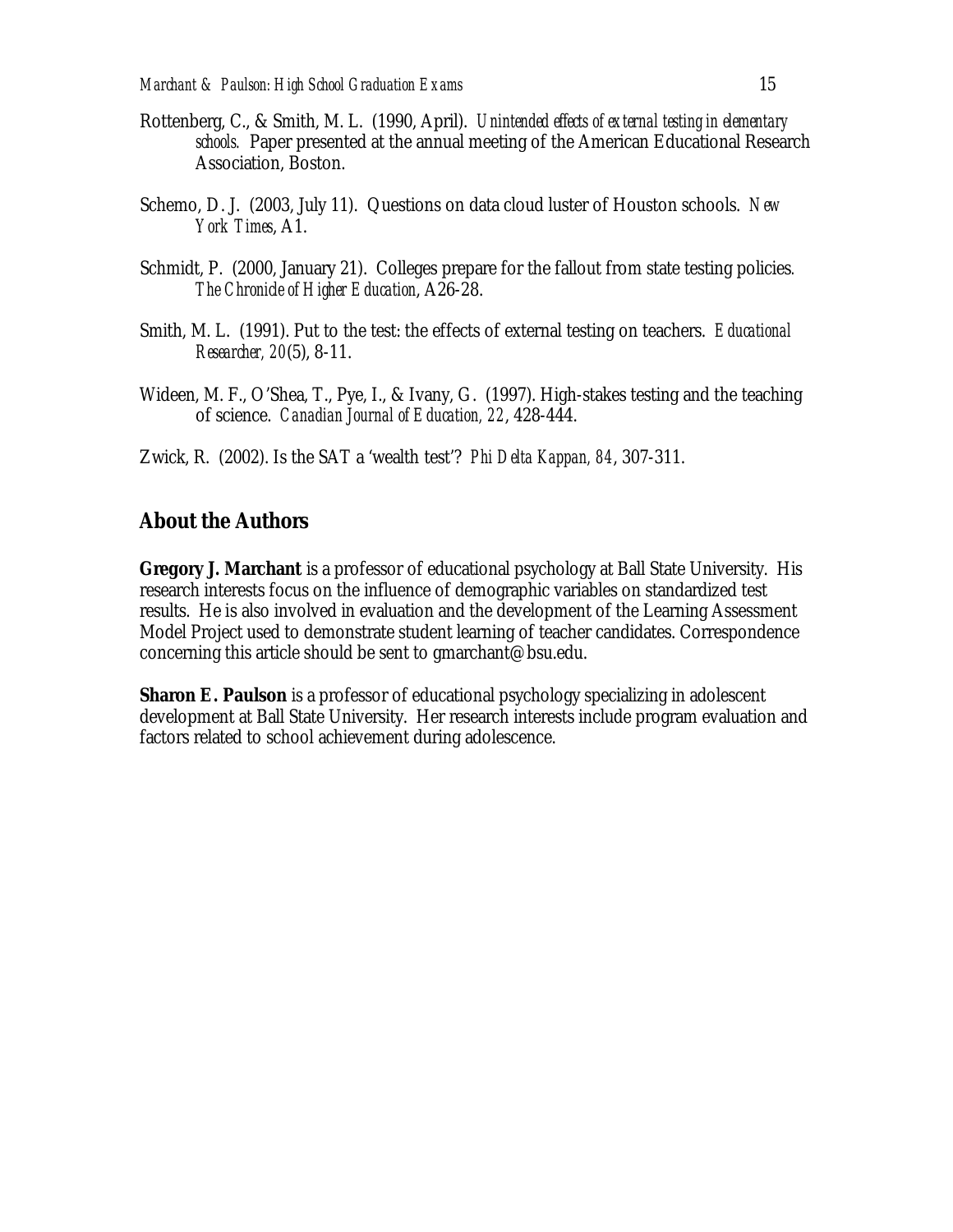### *Education Policy Analysis Archives* **http://epaa.asu.edu**

#### **Editor: Sherman Dorn, University of South Florida**

#### **Production Assistant: Chris Murrell, Arizona State University**

General questions about appropriateness of topics or particular articles may be addressed to the Editor, Sherman Dorn, epaa-editor@shermandorn.com.

#### *EPAA* **Editorial Board**

**Michael W. Apple** University of Wisconsin

**Greg Camilli** Rutgers University

**Mark E. Fetler** California Commission on Teacher Credentialing

**Richard Garlikov** Birmingham, Alabama

**Thomas F. Green** Syracuse University

**Craig B. Howley** Appalachia Educational Laboratory

**Patricia Fey Jarvis**  Seattle, Washington

**Benjamin Levin** University of Manitoba

**Les McLean** University of Toronto

**Michele Moses** Arizona State University

**Anthony G. Rud Jr.** Purdue University

**Michael Scriven** Western Michigan University

**Robert E. Stake**  University of Illinois—UC

**Terrence G. Wiley** Arizona State University **David C. Berliner**  Arizona State University

**Linda Darling-Hammond**  Stanford University

**Gustavo E. Fischman** Arizona State Univeristy

**Gene V Glass** Arizona State University

**Aimee Howley** Ohio University

**William Hunter** University of Ontario Institute of Technology

**Daniel Kallós** Umeå University

**Thomas Mauhs-Pugh** Green Mountain College

**Heinrich Mintrop**  University of California, Berkeley

**Gary Orfield** Harvard University

**Jay Paredes Scribner** University of Missouri

**Lorrie A. Shepard** University of Colorado, Boulder

**Kevin Welner** University of Colorado, Boulder

**John Willinsky** University of British Columbia